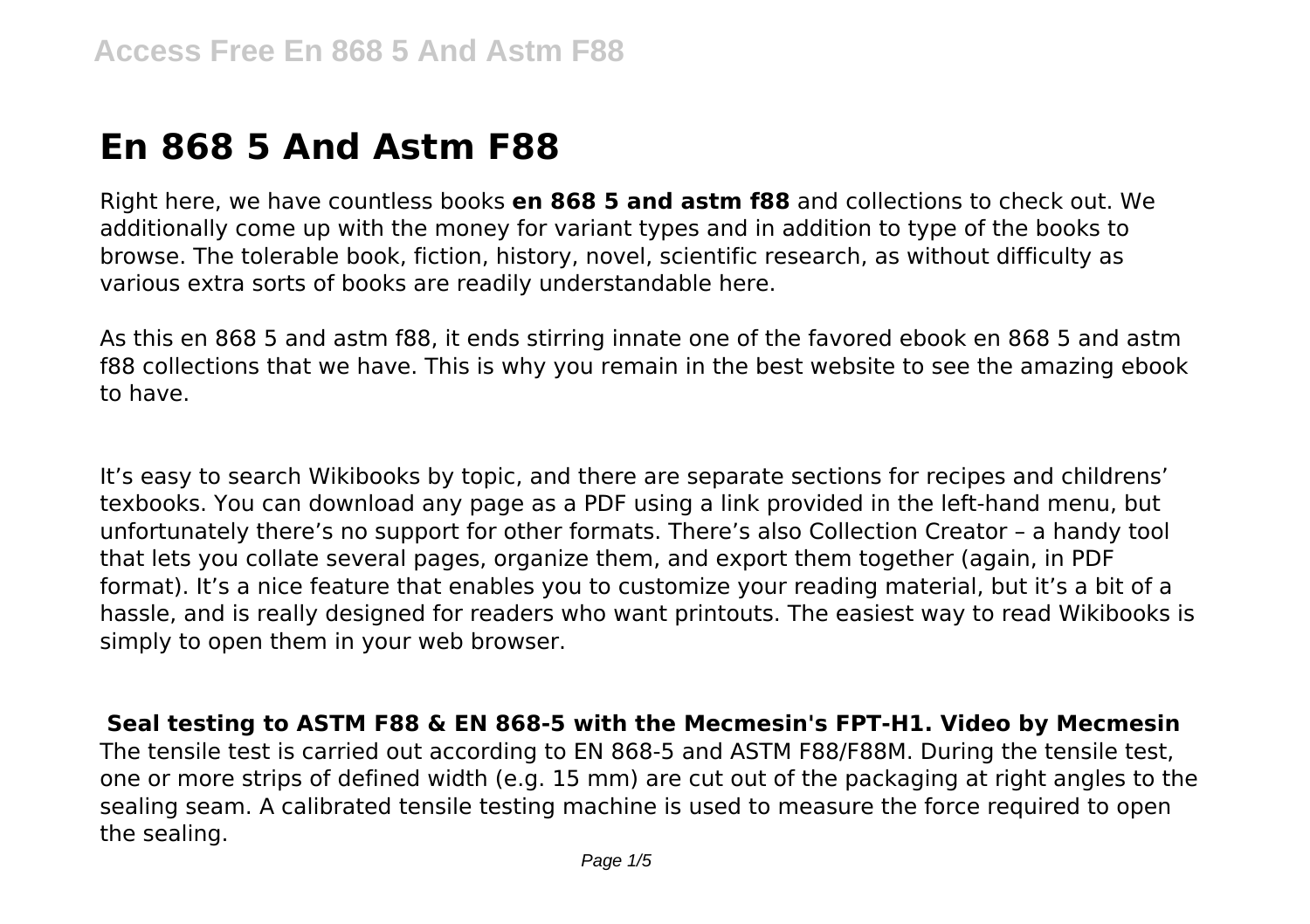## **Testing laboratory packaging tests/sterile barrier systems ...**

BS EN 868-5 is the fifth in a currently nine-part series covering requirements and test methods for terminally sterilized medical devices packaging. Who is this standard for? Healthcare facilities with in-house or contracted sterilization services

### **En 868 5 And Astm**

• ASTM 2054 – Standard test method for burst testing of flexible package seals using internal air pressurization within restraining plates • EN 868-5:1999, Annex D – Packaging materials and systems for medical devices which are to be sterilized –Part 5 Heat and self sealable pouches and reels of paper and plastic film construction –

#### **BS EN 868-5:2018 - techstreet.com**

BS EN 868-5:2018 Packaging for terminally sterilized medical devices. Sealable pouches and reels of porous materials and plastic film construction. Requirements and test methods

## **EN 868-5 and ASTM F88**

En 868 5 And Astm F88 is available in our book collection an online access to it is set as public so you can get it instantly. Our digital library hosts in multiple countries, allowing you to get the most less latency time to download any of our books like this one. Merely said, the En 868 5 And Astm F88 is universally compatible with any devices to read En 868 5 And Astm

# **Average Peel Strength - Interpretation of BS EN 868-5:2018 ...**

Measurements can be made according to ASTM F88 or EN 868-5 standards, with all the required calculations handled by Emperor™ software. Results can be recorded in customisable reports.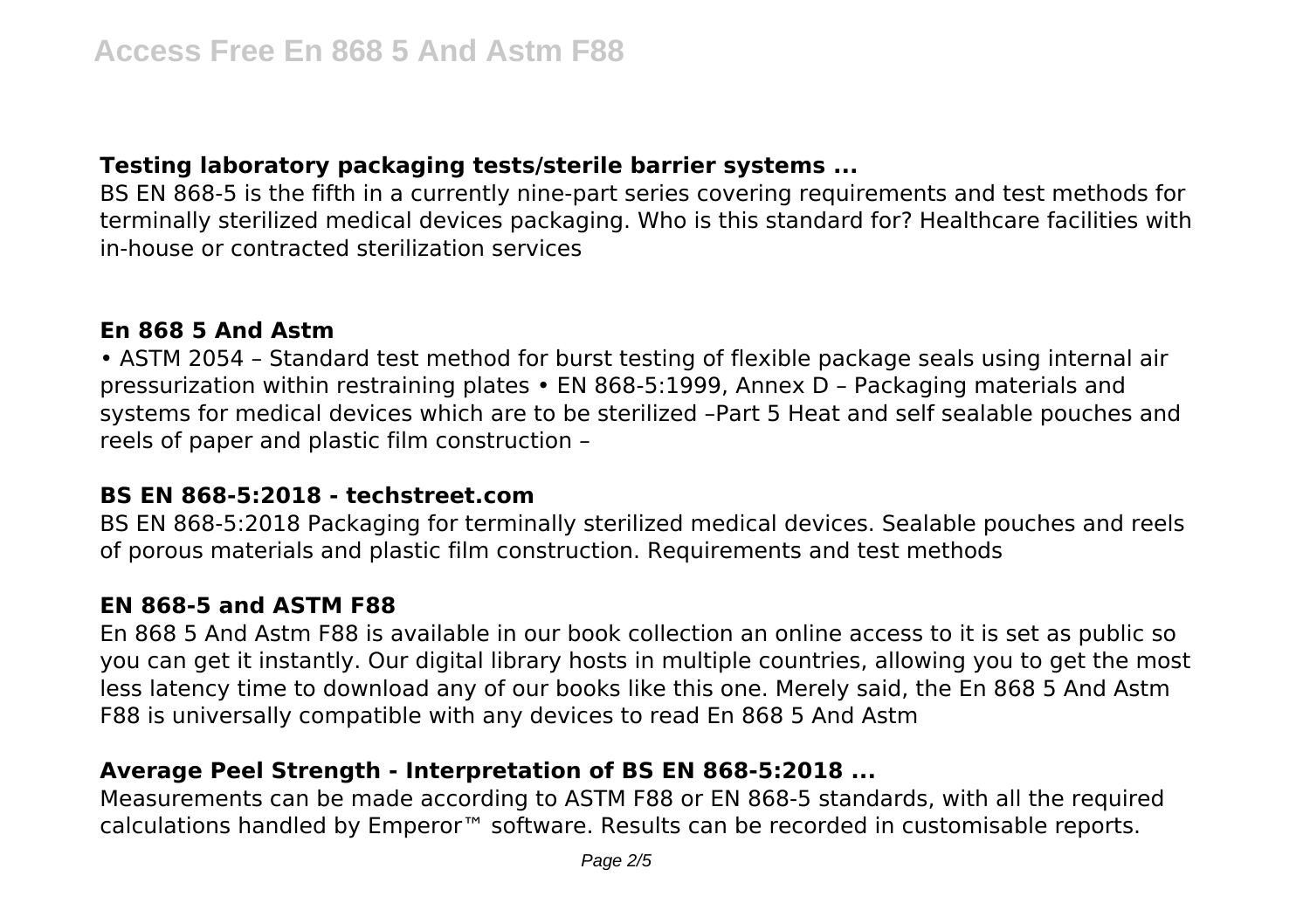http://www ...

## **En 868 5 And Astm F88 - Podiatry Post**

This part of EN 868 only introduces performance requirements and test methods that are specific to the products covered by this part of EN 868 but does not add or modify the general requirements specified in EN ISO 11607-1.

## **Seal testing to ASTM F88 & EN 868-5. Mecmesin Force Measurement Systems**

DIN EN 868-5 Packaging for terminally sterilized medical devices - Part 5: Sealable pouches and reels of porous materials and plastic film construction - Requirements and test methods ... ICS codes ASTM Standards Annual Book of ASTM Standards BS Standards CSN Standards DIN Standards.

#### **DIN EN 868-5 - 2017-08 - Beuth.de**

BS EN 868-5:2018 Packaging for terminally sterilized medical devices Sealable pouches and reels of porous materials and plastic film construction.

# **EN 868-5:2018 | Packaging for terminally sterilized me ...**

ASTM F88. This standard offers the benefit of being applicable to a larger number of products than the previously described en868-5 Annex D test (i.e. bonded, flexible or rigid materials) and addresses additional relevant technical points (medium strength, different testing techniques, etc.).

# **ASTM C868 - 02(2012) Standard Test Method for Chemical ...**

Buy EN 868-5:2018 Packaging for terminally sterilized medical devices - Part 5: Sealable pouches and reels of porous materials and plastic film construction - Requirements and test methods from SAI Global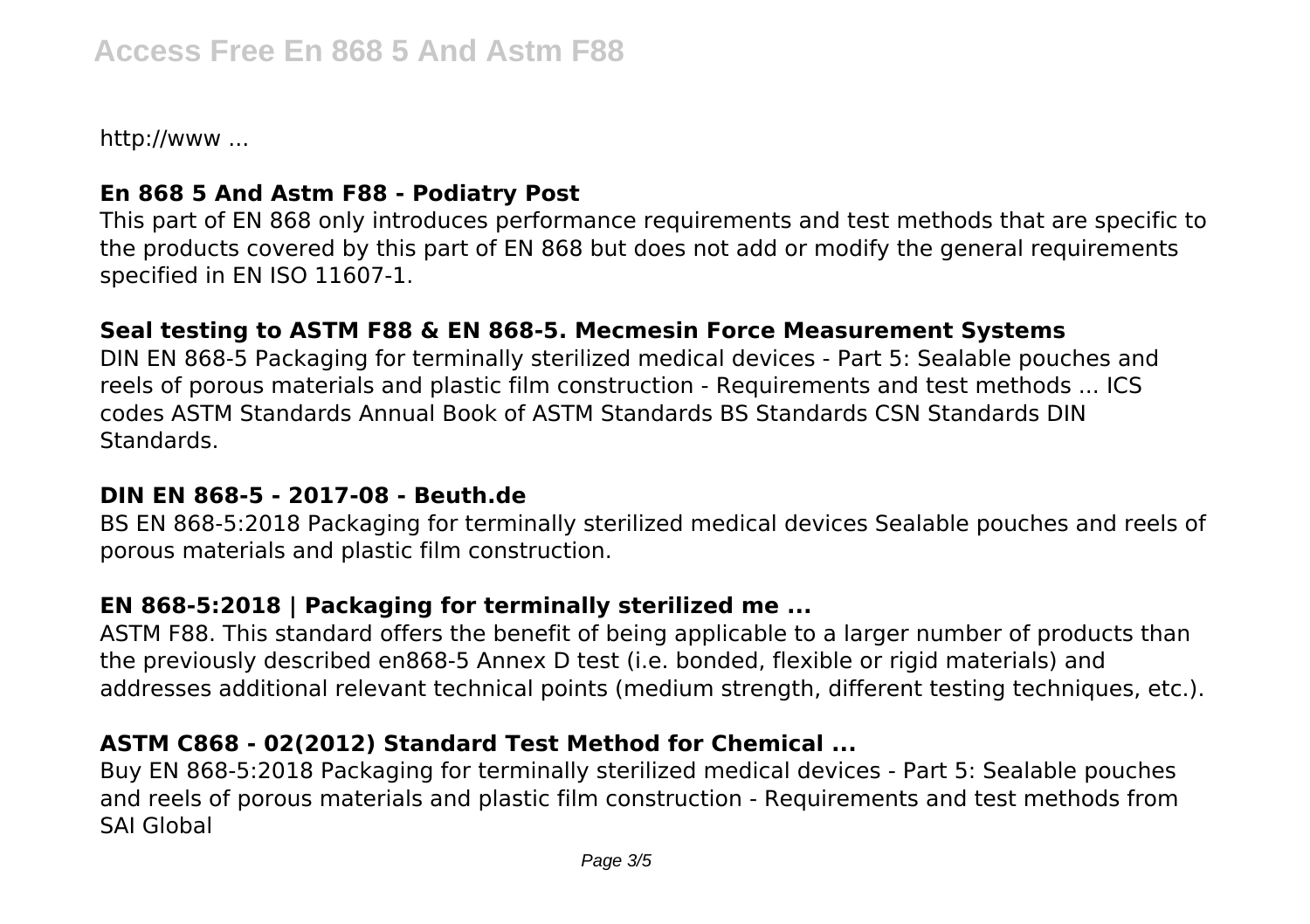## **Peel tests on terminally sterilized medical packaging ...**

Mecmesin's FPT-H1 horizontal Friction, Peel and Tear tester is used to measure the strength of flexible seals often used in the packaging for medical devices. Measurements can be made according to...

## **BS EN 868-5:2018 - TC Tracked Changes. Packaging for ...**

The performance of seal strength testing and the peelability is in accordance with ASTM F88/F88 M and DIN EN 868-5. The force required to open the packaging is measured. The peelability is evaluated, according to the requirements of ASTM F88/F88 M and EN 86805 Annex E in order to ensure the aseptic presentation of the product.

# **DIN EN 868-5:2009 - Packaging for terminally sterilized ...**

BS EN 868-5:2018 states that: Follow ASTM F88/F88M. Record the average force over the middle of measured profile by discarding 10% on each side of curve. ASTM F88/88M states that: The initial ramp-up from zero to the force required to peel is not indicative of seal strength so it should not be included in the calculation of average strength.

# **Meditec EN - Paconsult**

Verpackungen für in der Endverpackung zu sterilisierende Medizinprodukte - Teil 5: Siegelfähige Klarsichtbeutel und -schläuche aus porösen Materialien und Kunststoff-Verbundfolie - Anforderungen und Prüfverfahren; Deutsche und Englische Fassung prEN 868-5:2017 Date of issue 2017-07-07 Publication date 2017-08 Accessibility Original language

# **DIN EN 868-5 - European Standards**

DIN EN 868-5 Packaging for terminally sterilized medical devices - Part 5: Sealable pouches and